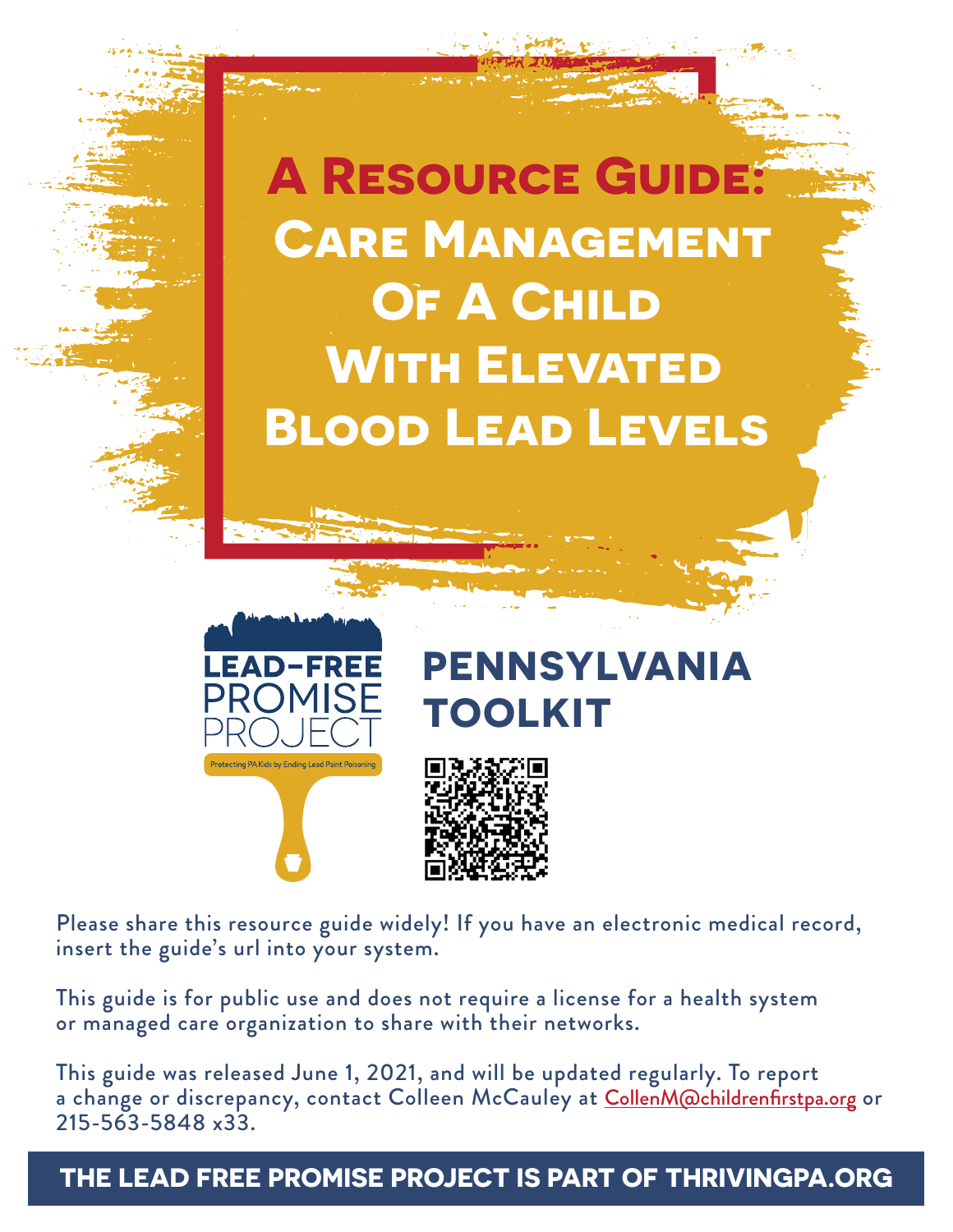

# **CHECKLIST FOR PRIMARY CARE PROVIDERS FOR A CHILD WITH AN ELEVATED BLOOD LEAD LEVEL**

The Centers for Disease Control and Prevention reports that lead-based paint hazards in children's homes are the main source of lead poisoning – particularly deteriorated paint in the form of dust. The most important treatment for a child with an elevated blood lead level (EBLL) is to remove the child from exposure to the lead hazard, which for most children means reducing lead paint-based hazards in their home.

- **Step #1:** Refer for a Home Lead Test (or Environmental Lead Inspection – ELI)
- **Step #2:** Refer for Home Lead Hazard Remediation
- **STEP #3:** Refer to Care Management Services via Child's Health Plan
- **Step#4:** Conduct a Developmental Screen
- **STEP #5:** Refer to Early Intervention
- **Step #6:** Refer to WIC
- **Step #7:** Schedule Follow Up Blood Lead Monitoring & Additional Clinical Care
- **G** STEP #8: Test Other Young Children in the Home
- **G** STEP #9: Report EBLL Result to PA Department of Health
- **STEP #10:** Parent Resource Toolkit for Children with EBLLs

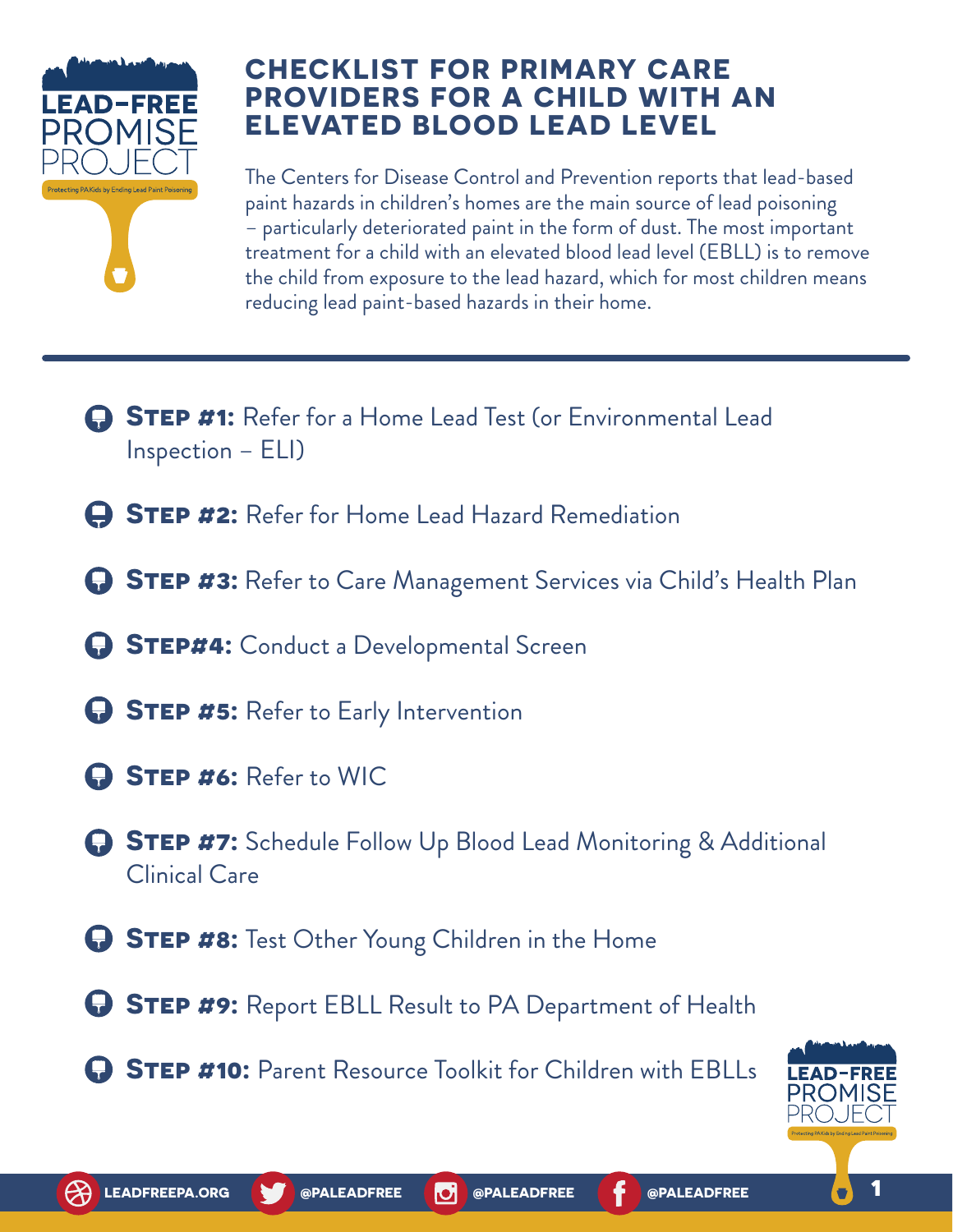# **RESOURCES FOR PRIMARY CARE PROVIDERS FOR CARE MANAGEMENT FOR A CHILD WITH AN ELEVATED BLOOD LEAD LEVEL**

The Centers for Disease Control and Prevention defines an elevated blood lead level (EBLL) as a blood lead level (BLL) equal to or greater than 3.5 mcg/dL. This value is also the action level to initiate care management as described in this resource document - because even at low levels, lead has been known to affect IQ, the ability to pay attention and educational achievement.

**Note:** The Pennsylvania Department of Health adopted the new lower blood lead reverence value (BLRV) on January 1st, 2022, and is encouraging all county municipal health departments and health care providers to follow CDC's recommended actions based on the BLL in children with BLLs at 3.5 mcg/dL or above.

The Centers for Disease Control and Prevention reports that lead-based paint hazards in children's homes are the main source of lead poisoning – particularly deteriorated paint in the form of dust. **The most important treatment for a child with an elevated blood lead level (EBLL) is to remove** 

#### **the child from exposure to the lead hazard, which for most children means reducing lead**

**paint-based hazards in their home.** This resource guide is oriented to anticipate that the source of a child's exposure is lead-based paint in their home, yet it is possible that the exposure is from other sources. Other sources to be considered include soil, tableware, cosmetics such as surma and kohl, home remedies, dietary supplements of calcium, tap water, toy jewelry and exposure from parents who have been exposed to lead in the workplace.

**Important Note:** An EBLL is considered confirmed with one venous blood lead test equal to or greater than 3.5 mcg/dL or two capillary blood lead tests equal to or greater than 3.5 mcg/dL drawn within 12 weeks of each other. If the child has only one capillary EBLL, conduct or order a venous test or a second capillary test to confirm the result.

# **Step #1: Refer for a Home Lead Test or Environmental Lead Inspection (ELI)**

# **Children with Medicaid & CHIP**

- All Medicaid and some CHIP Managed Care Organizations (MCOs) pay for ELIs, [and a primary](#page-3-0) [care provider \(PCP\) has to order this inspection](#page-3-0). See chart below for ELI company contact information.
- **•** The PCP needs to make a paper referral using a form designated by the ELI company.
- **•** The referral includes:
	- 1. a primary diagnosis code of abnormal lead level or toxic effect of lead and its compounds
	- 2. blood lead level of the child
	- 3. date of the lead test confirming that level

**Note:** In circumstances such as shared custody, up to **two** locations may be allowed as the child's primary residence and an ELI may be performed at each location.

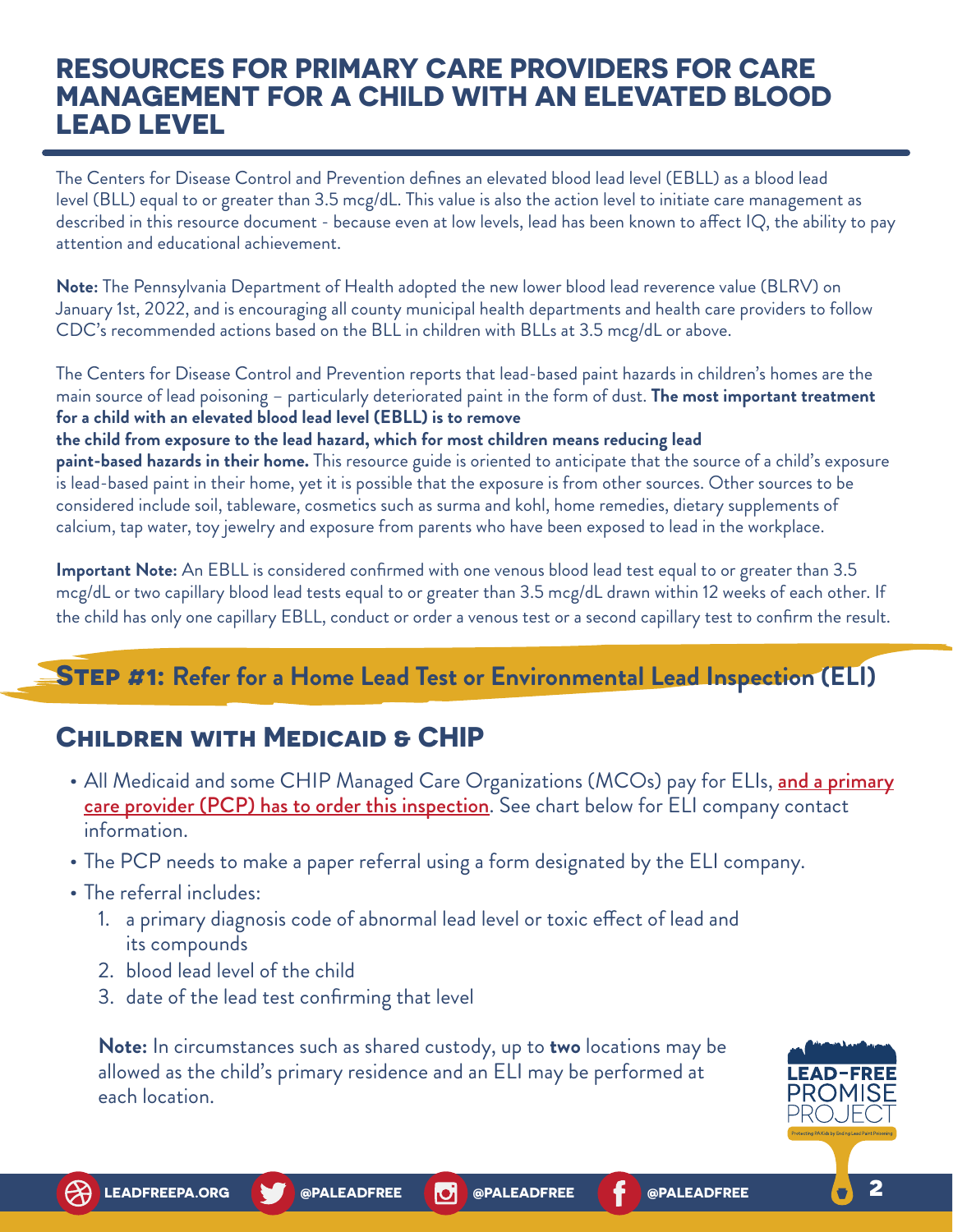<span id="page-3-0"></span>

| <b>PA MEDICAID AND CHIP ENVIRONMENTAL LEAD INSPECTION PROVIDERS</b> |                 |                                                                                                                                                                                                                                                           |                                                                                                           |                                        |                                                             |                          |                                           |
|---------------------------------------------------------------------|-----------------|-----------------------------------------------------------------------------------------------------------------------------------------------------------------------------------------------------------------------------------------------------------|-----------------------------------------------------------------------------------------------------------|----------------------------------------|-------------------------------------------------------------|--------------------------|-------------------------------------------|
| <b>Health Plan</b>                                                  | Program         | Region                                                                                                                                                                                                                                                    | <b>ELI Company Name</b>                                                                                   | <b>Phone Number</b>                    | <b>Contact Person</b>                                       | <b>Email Address</b>     | <b>Instructions</b>                       |
| Aetna                                                               | Medicaid & CHIP | State-wide                                                                                                                                                                                                                                                | <b>Criterion Laboratories</b>                                                                             | $(215)$ 244-1300                       | Karen Jones, Business<br>Manager                            | kjones@criterionlabs.com |                                           |
|                                                                     |                 | State-wide                                                                                                                                                                                                                                                | Accredited<br>Environmental<br>Technologies                                                               | 800-969-6238                           |                                                             |                          | Fax referrals to Megan at<br>610-891-0559 |
|                                                                     |                 | Dauphin, Lebanon,<br>Lancaster, York, Adams,<br>Cumberland, Perry,<br>Huntingdon, Franklin,<br>Schuylkill, Mifflin, Juniata,<br>Snyder, Northumberland,<br>Montour                                                                                        | <b>UPMC Pinnacle's</b><br>ELI program                                                                     | 717-782-6443 or<br>717-782-4608        | Joyce A. Ravinskas                                          | pn_lead@upmc.edu         |                                           |
| Amerihealth Caritas                                                 | Medicaid        | State-wide                                                                                                                                                                                                                                                | Accredited<br>Environmental<br>Technologies                                                               | 800-969-6238                           |                                                             |                          | Fax referrals to Megan at<br>610-891-0559 |
|                                                                     |                 | Dauphin, Lebanon,<br>Lancaster, York, Adams,<br>Cumberland, Perry,<br>Huntingdon, Franklin,<br>Schuylkill, Mifflin, Juniata,<br>Snyder, Northumberland,<br>Montour                                                                                        | <b>UPMC Pinnacle's</b><br>ELI program                                                                     | 717-782-4608 or<br>717-782-6443        | Joyce A. Ravinskas                                          | pn_lead@upmc.edu         |                                           |
| <b>Capital Blue Cross</b>                                           | <b>CHIP</b>     |                                                                                                                                                                                                                                                           | <b>Capital Blue Cross</b><br>does not pay for ELIs                                                        |                                        |                                                             |                          |                                           |
| Geisinger                                                           | Medicaid & CHIP | Northeast Counties<br>(Bradford, Carbon, Centre,<br>Clinton, Columbia, Juniata,<br>Lackawanna, Luzerne,<br>Lycoming, Mifflin, Monroe,<br>Montour, Northumberland,<br>Pike, Schuylkill, Snyder,<br>Sullivan, Susquehanna, Tioga,<br>Union, Wayne, Wyoming) | Accredited<br>Environmental<br>Technologies                                                               | 800-969-6238                           |                                                             |                          | Fax referrals to Megan at<br>610-891-0559 |
| <b>Health Partners</b>                                              | Medicaid & CHIP | Philadelphia, Delaware,<br>Chester, Montgomery, and<br><b>Bucks County</b>                                                                                                                                                                                | Accredited<br>Environmental<br>Technologies                                                               | 800-969-6238                           |                                                             |                          | Fax referrals to Megan at<br>610-891-0559 |
|                                                                     |                 | Philadelphia County only                                                                                                                                                                                                                                  | Philadelphia<br>Department of<br>Public Health                                                            | 215-685-2788<br>Fax: 215-685-2978      | Monica Crippen, RN,<br>Community Health<br>Nurse Supervisor |                          |                                           |
|                                                                     |                 | Montgomery County Only                                                                                                                                                                                                                                    | <b>Montgomery County</b><br>Department of Health 4244<br>and Human Services<br>Office of Public<br>Health | 610-970-5040 ext:<br>Fax: 610-970-5048 | Rhonda Stanek BSN,<br><b>RN</b>                             | rstanek@montcopa.org     |                                           |

**[LEADFREEPA.ORG](http://www.leadfreepa.org) [@PALEADFREE](https://twitter.com/paleadfree) [@PALEADFREE](https://www.instagram.com/paleadfree/) [@PALEADFREE](https://www.facebook.com/PALeadFree/)**

**3**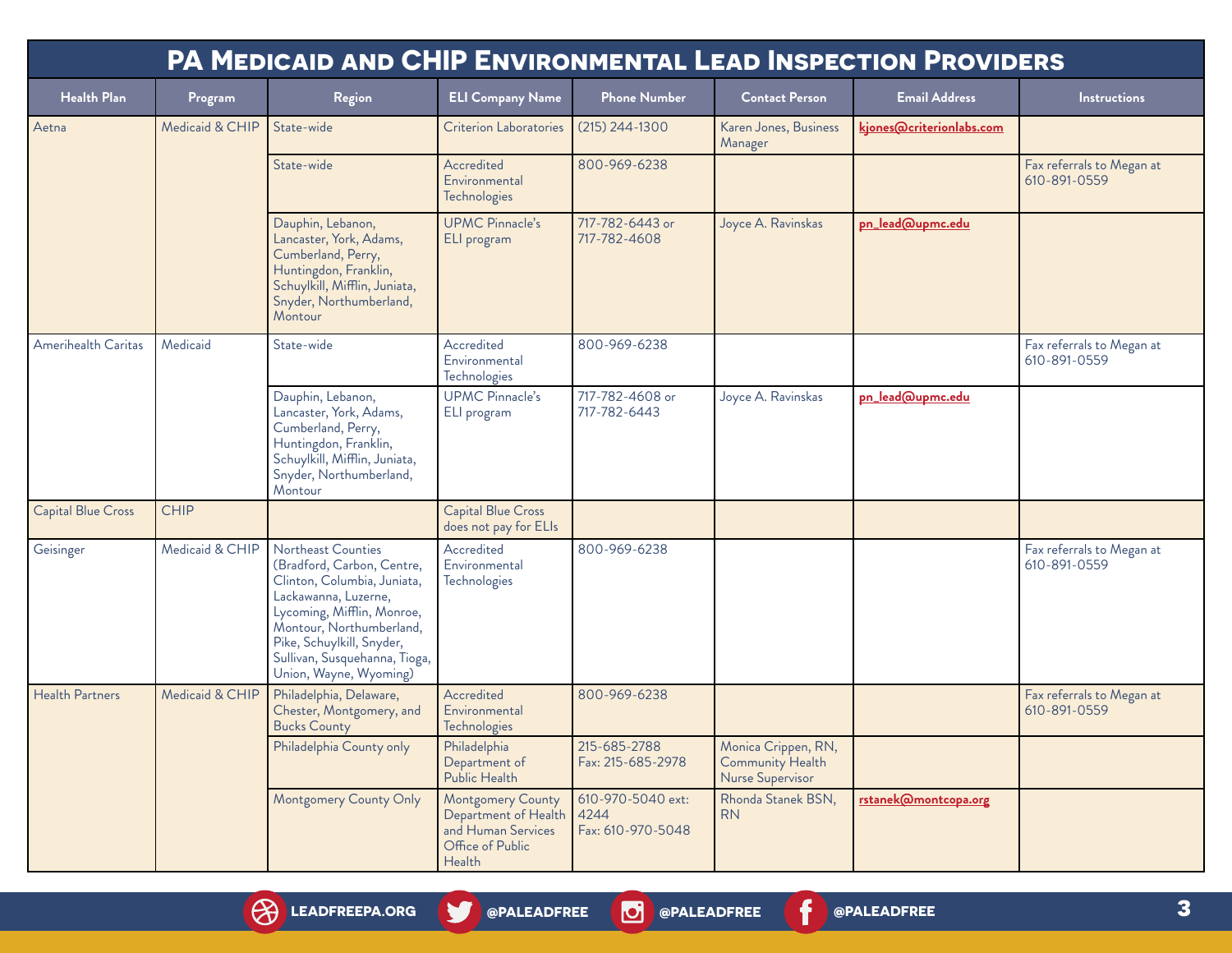|                                   |             | PA MEDICAID AND CHIP ENVIRONMENTAL LEAD INSPECTION PROVIDERS (CONTINUED)                                                           |                                                |                                    |                       |                       |                                                                                                                                                                                                                                                                                                                                          |
|-----------------------------------|-------------|------------------------------------------------------------------------------------------------------------------------------------|------------------------------------------------|------------------------------------|-----------------------|-----------------------|------------------------------------------------------------------------------------------------------------------------------------------------------------------------------------------------------------------------------------------------------------------------------------------------------------------------------------------|
| <b>Health Plan</b>                | Program     | Region                                                                                                                             | <b>ELI Company Name</b>                        | <b>Phone Number</b>                | <b>Contact Person</b> | <b>Email Address</b>  | <b>Instructions</b>                                                                                                                                                                                                                                                                                                                      |
| Highmark                          | <b>CHIP</b> | Highmark does not pay for<br>ELI <sub>s</sub> .                                                                                    |                                                |                                    |                       |                       |                                                                                                                                                                                                                                                                                                                                          |
| Highmark Wholecare                | Medicaid    | Allegheny County                                                                                                                   | Allegheny Health<br>Department                 | 412-350-3836                       | <b>Brian Kelly</b>    |                       | Fax a prescription including a<br>diagnosis, lead level, and parent/<br>guardian contact information to<br>412-350-2792                                                                                                                                                                                                                  |
|                                   |             | York County                                                                                                                        | York City Health<br>Department                 | 717-849-2336<br>Cell: 717-324-6574 | Marilou Yingling      | myinglin@yorkcity.org | Fax prescription/referral with<br>diagnosis and lead level to<br>717-843-5605.                                                                                                                                                                                                                                                           |
|                                   |             | Adams, Cumberland,<br>Dauphin, Fulton, Franklin,<br>Hutingdon, Lancaster,<br>Lebanon, Perry, York<br>(outside of York City limits) | <b>UPMC Pinnacle's</b><br>ELI program          | 717-782-6443 or<br>717-782-4608    | Joyce A. Ravinskas    | pn_lead@upmc.edu      | Utilize the referral form on the<br>Highmark Wholecare website:<br>highmarkwholecare.com.<br>Then go to Provider --><br>Provider Resources --> EPSDT<br>information --> Pinnacle<br>Childhood Lead Poisoning<br>Program Referral Form.<br>Fax the completed form to:<br>717-221-5277.                                                    |
|                                   |             | All other counties                                                                                                                 | Accredited<br>Environmental<br>Technologies    | 800-969-6238                       |                       |                       | "Utilize the referral form on the<br>Highmark Wholecare website:<br>highmarkwholecare.com.<br>Then go to Provider Provider<br>$Resources$ --><br>EPSDT Information --><br><b>Accredited Environmental</b><br>Technologies (AET)<br>Environmental Lead<br>Investigation Referral Form<br>Please fax the completed form<br>to 610-891-0559 |
| Independence<br><b>Blue Cross</b> | <b>CHIP</b> | Independence Blue Cross<br>does not pay for ELIs.                                                                                  |                                                |                                    |                       |                       |                                                                                                                                                                                                                                                                                                                                          |
| Keystone First                    | Medicaid    | Philadelphia, Delaware,<br>Chester, Montgomery, and<br><b>Bucks County</b>                                                         | Accredited<br>Environmental<br>Technologies    | 800-969-6238                       |                       |                       | Fax referrals to Megan at<br>610-891-0559                                                                                                                                                                                                                                                                                                |
|                                   |             | Philadelphia county only                                                                                                           | Philadelphia<br>Department of<br>Public Health | $(215)$ 685-2792                   | Steve Belo            | stevebelo@phila.gov   |                                                                                                                                                                                                                                                                                                                                          |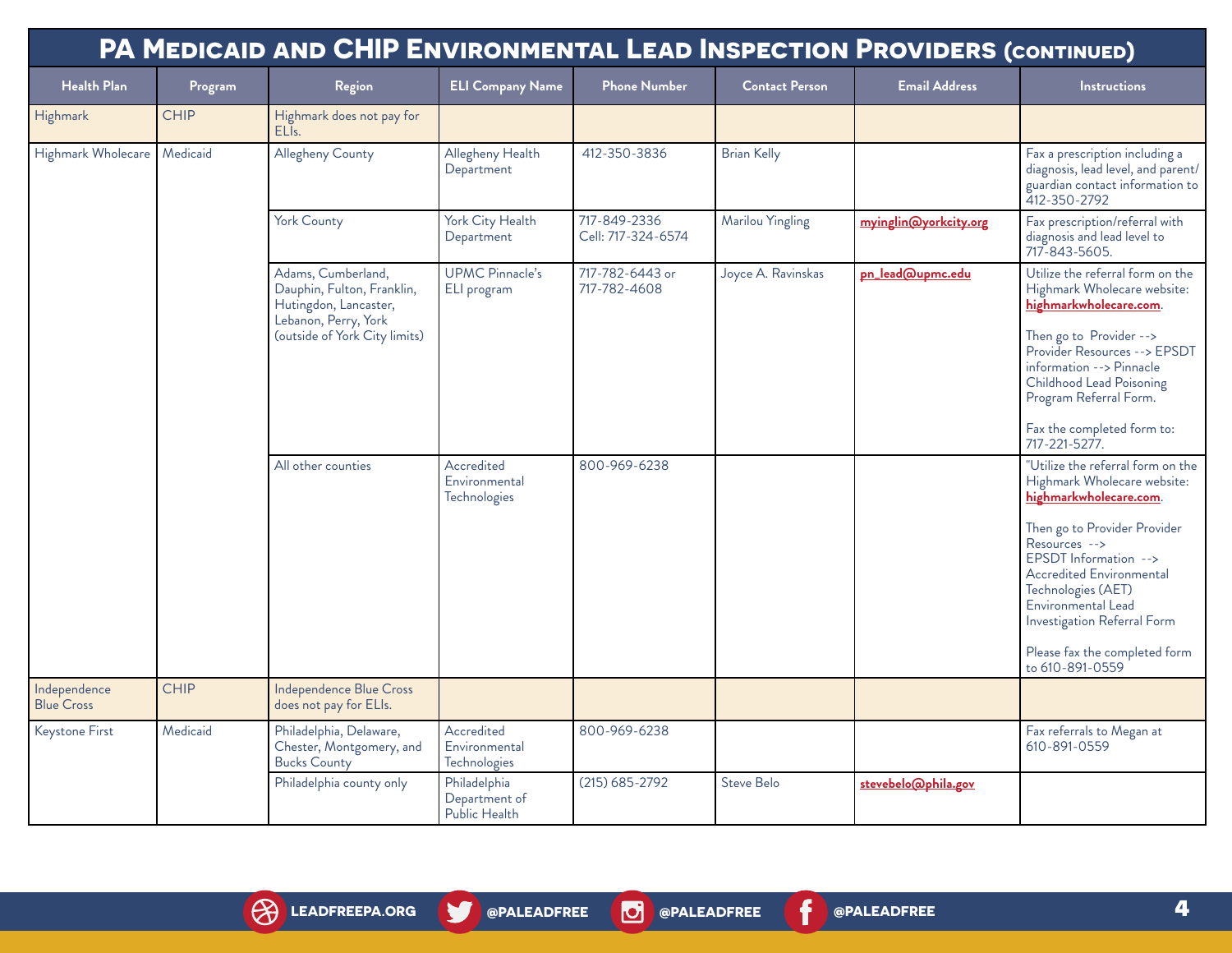| <b>PA MEDICAID AND CHIP ENVIRONMENTAL LEAD INSPECTION PROVIDERS (CONTINUED)</b> |                 |                                                                                                                                                                    |                                                    |                                 |                       |                      |                                                                                                                        |  |  |
|---------------------------------------------------------------------------------|-----------------|--------------------------------------------------------------------------------------------------------------------------------------------------------------------|----------------------------------------------------|---------------------------------|-----------------------|----------------------|------------------------------------------------------------------------------------------------------------------------|--|--|
| <b>Health Plan</b>                                                              | Program         | Region                                                                                                                                                             | <b>ELI Company Name</b>                            | <b>Phone Number</b>             | <b>Contact Person</b> | <b>Email Address</b> | <b>Instructions</b>                                                                                                    |  |  |
| UnitedHealthcare                                                                | Medicaid & CHIP | State-wide                                                                                                                                                         | Accredited<br>Environmental<br>Technologies        | 800-969-6238                    |                       |                      | Fax referrals to Megan at<br>610-891-0559                                                                              |  |  |
|                                                                                 |                 | Dauphin and Lancaster<br>counties                                                                                                                                  | <b>UPMC Pinnacle's</b><br>ELI program              | 717-782-6443 or<br>717-782-4608 | Joyce A. Ravinskas    | pn_lead@upmc.edu     |                                                                                                                        |  |  |
| <b>UPMC</b>                                                                     | Medicaid & CHIP | State-wide                                                                                                                                                         | Accredited<br>Environmental<br><b>Technologies</b> | 800-969-6238                    |                       |                      | Fax referrals to Megan at<br>610-891-0559                                                                              |  |  |
|                                                                                 |                 | Allegheny County                                                                                                                                                   | Allegheny Health<br>Department                     | 412-350-3836                    | <b>Brian Kelly</b>    |                      | Fax a prescription including a<br>diagnosis, lead level and parent/<br>guardian contact information to<br>412-350-2792 |  |  |
|                                                                                 |                 | Dauphin, Lebanon,<br>Lancaster, York, Adams,<br>Cumberland, Perry,<br>Huntingdon, Franklin,<br>Schuylkill, Mifflin, Juniata,<br>Snyder, Northumberland,<br>Montour | <b>UPMC Pinnacle's</b><br>ELI program              | 717-782-6443 or<br>717-782-4608 | Joyce A. Ravinskas    | pn_lead@upmc.edu     |                                                                                                                        |  |  |

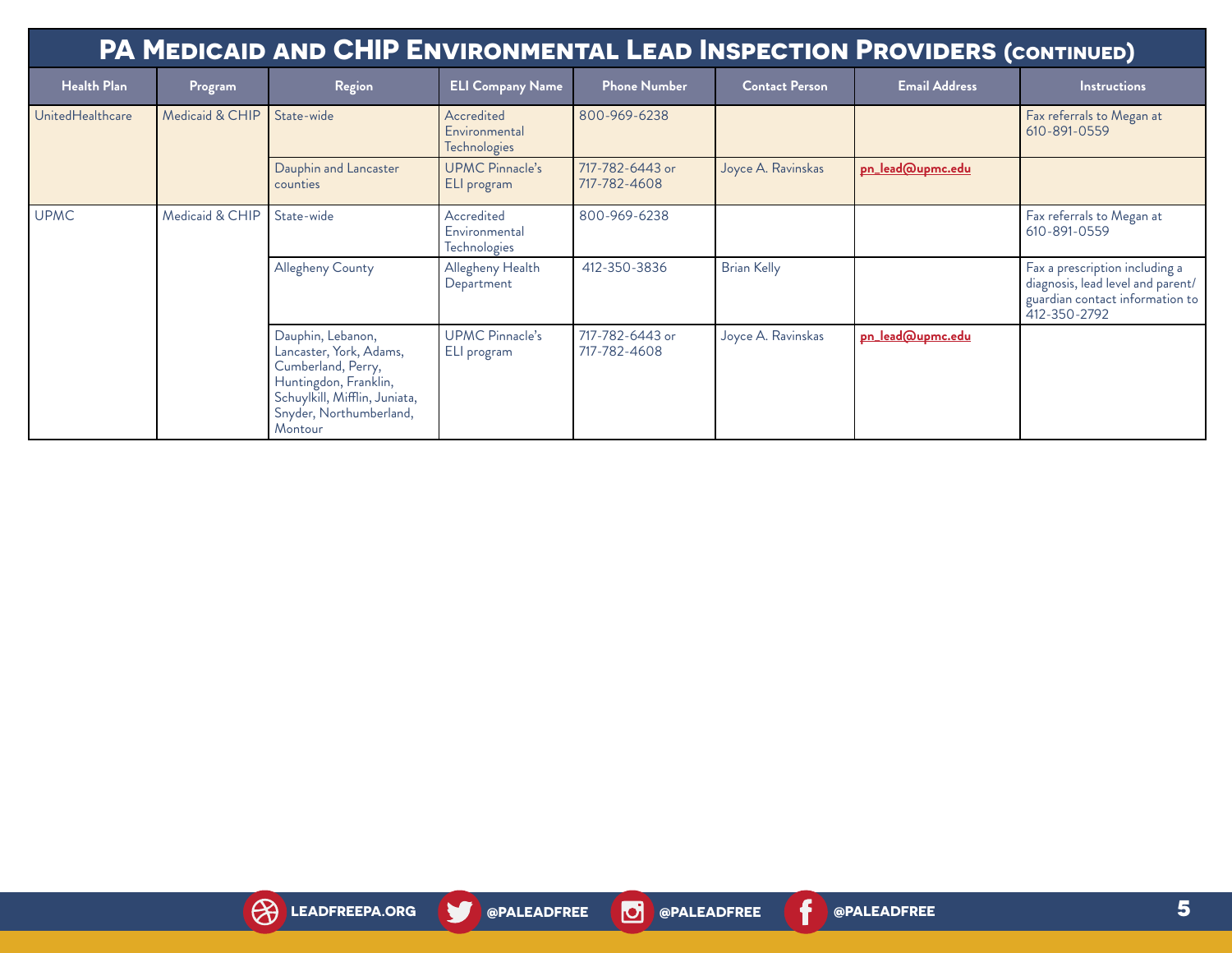# **Children with Private Insurance (Step #1 continued)**

- **•** Private health insurance plans do not pay for ELIs. The family can try calling their county or municipal officials to see if they have programs available to have an ELI performed. The goal is to identify the most likely source(s) of the child's lead exposure.
- **•** Alternatively, the family can hire an EPA Certified Risk Assessor to conduct the investigation. Refer the family to one of the ELI companies in the chart above or find an ELI company at the federal Environmental Protection Agency's (EPA) Directory of Certified Inspection, Risk Assessment, and **[Abatement Firms](https://cfpub.epa.gov/flpp/pub/index.cfm?do=main.firmSearchAbatement)**.

### **Step #2: Refer for Home Lead Hazard Remediation**

### **Free Remediation Programs for Families: The Federal Department of Housing and Urban Development (HUD) Lead Hazard Control Program**

- **•** HUD Lead Hazard Control Programs are available to residents in specific counties and municipalities. See the chart below for locations to make a referral.
- **• Important note: Children do not need to be poisoned for families to QUALIFY FOR THESE PROGRAMS.** The Lead Hazard Control Programs will remove lead-based paint hazards from rental and owner-occupied homes of families with children under the age of six or homes with pregnant women. A household can also qualify if the young child doesn't live in the home but spends at least 60 hours/year in the home.

### **Private Remediation Companies**

- **•** If a family is not eligible for the HUD program, families can find a lead remediation company from two sources: 1) the EPA's Directory of Certified Inspection, Risk Assessment, and [Abatement Firms](https://cfpub.epa.gov/flpp/pub/index.cfm?do=main.firmSearchAbatement) and 2) the PA Department of Labor & Industry's list of Certified Lead [Abatement Companies](https://www.dli.pa.gov/Individuals/Labor-Management-Relations/bois/Documents/LEDCONTR.HTM).
- **• Important note: Reducing lead hazards can be dangerous if done by an individual or company that is not certified to work with lead. Please urge families to use a certified abatement professional/company.**

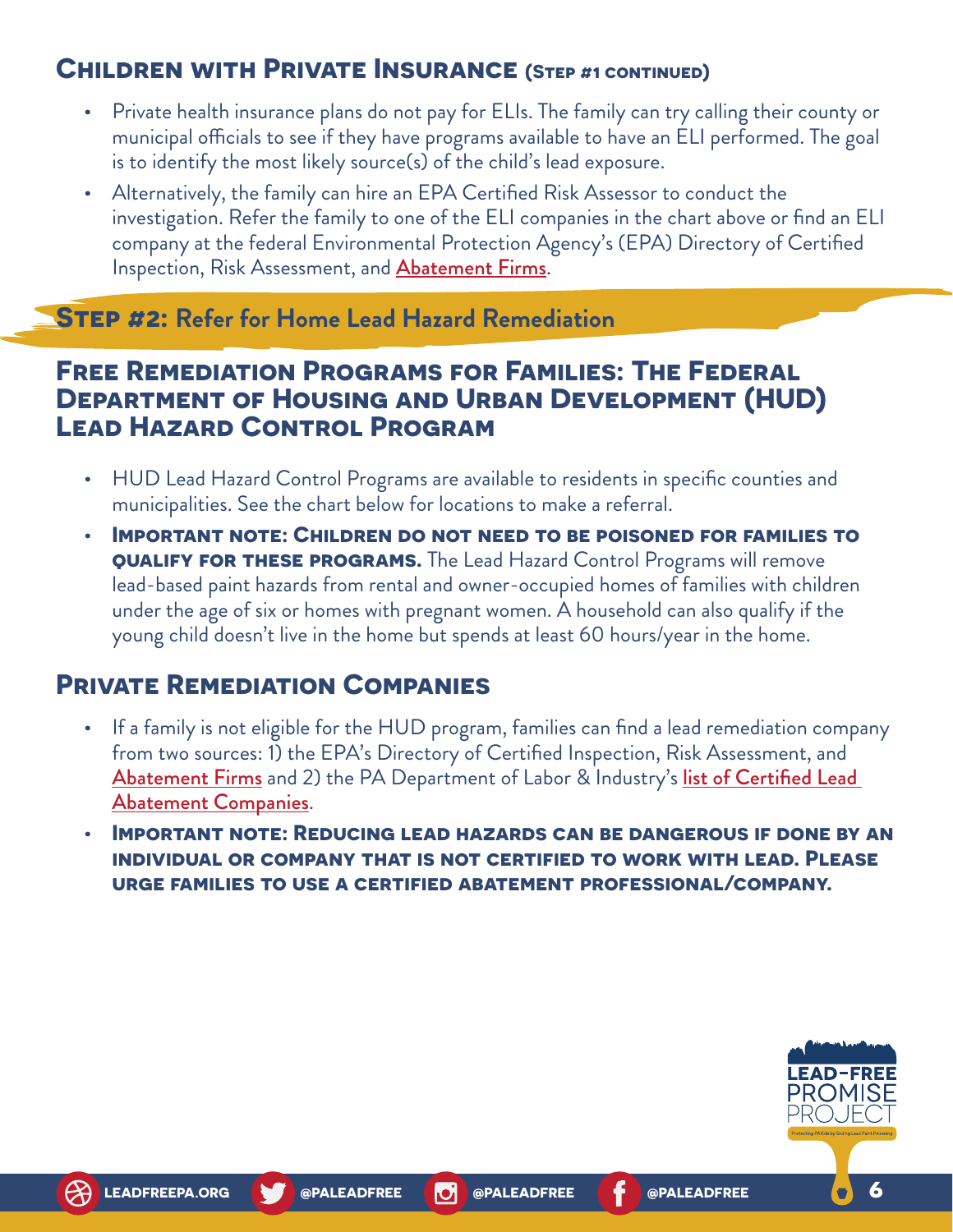# **Free Home Lead Remediation Programs for Home Owners and Landlords**

| <b>Federal HUD Lead Hazard Control Programs</b> |  |
|-------------------------------------------------|--|
|-------------------------------------------------|--|

| Location               | <b>Contact Information</b>                                                                                           | Website                                                                                                                   | <b>End Date</b>   |
|------------------------|----------------------------------------------------------------------------------------------------------------------|---------------------------------------------------------------------------------------------------------------------------|-------------------|
| Allegheny County       | Jennifer Saks, (412) 350-1032<br>alleghenylead@actionhousing.org                                                     | https://www.alleghenycounty.us/economic-development/residents/<br>lead-safe-homes-program.aspx                            | December 2023     |
| <b>Bedford County</b>  | Beverly Van Horn, 724-656-0090<br>ext. 5909 bvanhorn@Iccap.org                                                       | https://lccap.org/programs-services/housing/lead-inspection-education/                                                    | December 2022     |
| Allentown              | Tanya Allison, (610) 437-7610 x2709,<br>Tanya. Allison@allentownpa.gov                                               | https://www.allentownpa.gov/Community-and-Economic-<br>Development/Community-Housing/Current-Programs-Projects            | December 2023     |
| Bethlehem              | Jessica Lucas, 610-865-7083<br>jlucas@bethlehem-pa.gov                                                               | https://www.bethlehem-pa.gov/Health-Bureau/Environmental/Lead-<br>Healthy-Homes                                           | <b>March 2023</b> |
| <b>Blair County</b>    | Trina Illig, (814) 693-3023 x1489<br>Tillig@blairco.org                                                              | http://www.blairco.org/Dept/SocialServices/Pages/Housing-<br>Rehabilitation-Program.aspx                                  | <b>March 2023</b> |
| <b>Bucks County</b>    | Jessica Johnson, 215-491-6800<br>jmjohnson@buckscounty.org                                                           | https://lead-removal-bucksgis.hub.arcgis.com/                                                                             | <b>March 2023</b> |
| <b>Butler County</b>   | Danielle Schmidt, 724-287-6797 x289<br>danielle@housingauthority.com                                                 | https://www.housingauthority.com/                                                                                         | December 2022     |
| <b>Cambria County</b>  | Renee Daly, 814-472-6711<br>Rdaly@co.cambria.pa.us                                                                   | https://www.cambriacountypa.gov/redevelopment.aspx                                                                        | <b>March 2023</b> |
| <b>Chester County</b>  | Jeanne Franklin, 610-344-6233<br>jfranklin@chesco.org                                                                | https://www.chesco.org/929/Childhood-Lead-Poisoning                                                                       | <b>March 2023</b> |
| <b>Delaware County</b> | Nasia Hill, (610) 891-5427<br>HillN@co.delaware.pa.us                                                                | https://www.delcopa.gov/hcd/LHRP.html                                                                                     | <b>March 2023</b> |
| Delaware County        | John Forte, 610-833-4453<br>jforte@caadc.org                                                                         | https://caadc.org/Application-for-Lead-Paint-Services.pdf                                                                 | October 2022      |
| <b>Erie City</b>       | Holly Cook, 814-870-1547<br>hcook@redeveloperie.org                                                                  | https://www.redeveloperie.org/lead_hazard_reduction/                                                                      | December 2023     |
| Harrisburg             | Dave Olsen, (717) 255-7276<br>deolsen@harrisburgpa.gov<br>Susan Wilson, (717) 255-6412<br>scbwilson@harrisburgpa.gov | https://harrisburgpa.gov/lead-safe-program/                                                                               | <b>March 2023</b> |
| Johnstown              | Dave Williams, (814) 539-2504 x115<br>Dwilliams@cojtwn.com                                                           | https://cityofjohnstownpa.net/residential-development/                                                                    | <b>March 2023</b> |
| Lancaster City         | Darren Parmer, (717) 291-4705<br>dparmer@cityoflancasterpa.com                                                       | https://www.cityoflancasterpa.com/lead-hazard-control-program/                                                            | September 2024    |
| Lancaster County       | Madison Brubaker, (717) 544-5323<br>info@leadfreefamilies.org                                                        | https://www.lancastergeneralhealth.org/services-and-treatments/<br>community-health/community-programs/lead-free-families |                   |
| Lawrence County        | Beverly Van Horn, 724-656-0090<br>ext. 5909 bvanhorn@Iccap.org                                                       | https://lccap.org/programs-services/housing/lead-inspection-education/                                                    | December 2022     |
| McKean County          | Beverly Van Horn, 724-656-0090<br>ext. 5909 <b>bvanhorn@lccap.org</b>                                                | https://lccap.org/programs-services/housing/lead-inspection-education/                                                    | December 2022     |
| <b>Mercer County</b>   | Beverly Van Horn, 724-656-0090<br>ext. 5909 bvanhorn@Iccap.org                                                       | https://lccap.org/programs-services/housing/lead-inspection-education/                                                    | December 2022     |
| Montgomery<br>County   | Tori McQueen, (610) 278-5117 x6723<br>tmcqueen@montcopa.org                                                          | https://www.montcopa.org/3567/Lead-Hazard-Control-ProgramThe<br>MontgomeryCountyDepartmentof,boroughLansdaleOandPottstown | March 2023        |
| Northampton<br>County  | Frank Brooks, (610) 829-6311<br>fbrooks@northamptoncounty.org                                                        | https://www.bethlehem-pa.gov/Health-Bureau/Environmental/<br>Lead-Healthy-Homes                                           | March 2025        |
| Philadelphia           | $(215)$ 685-2788                                                                                                     | https://www.phila.gov/programs/lead-and-healthy-homes-program/                                                            | October 2022      |
| Westmoreland<br>County | Janet Thomas, (724) 830-3650<br>jthomas@co.westmoreland.pa.us                                                        | https://www.co.westmoreland.pa.us/leadsafe                                                                                | December 2023     |

V

f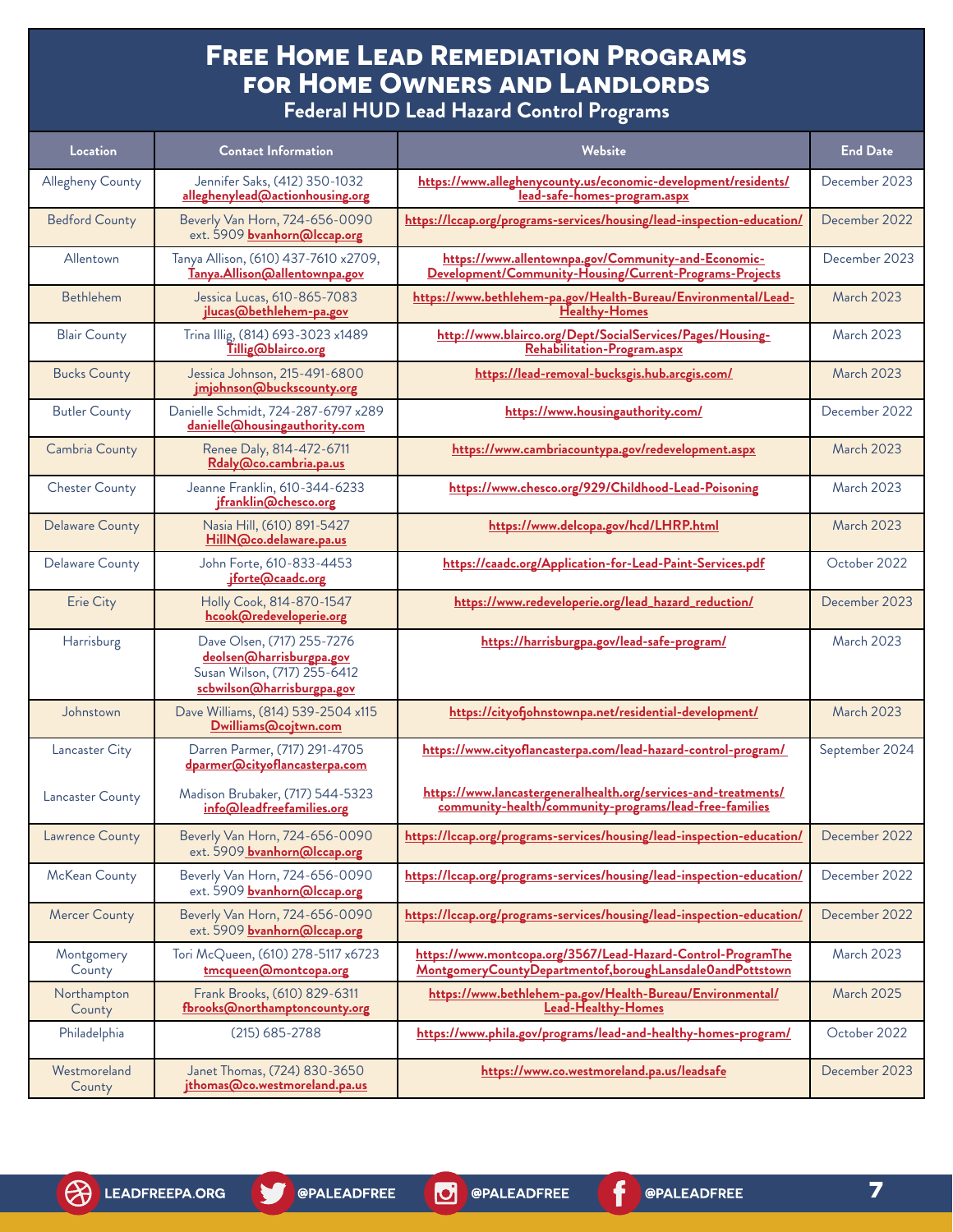**Step #3: Refer to Care Management Services via the Child's Health Plan**

### **Children with Medicaid and CHIP**

- **•** Refer children with Medicaid and CHIP to their health plan to assist with care coordination.
- **•** The chart directly below contains contact information for the Medicaid and CHIP plans.
- **• Important:** The Medicaid and CHIP plans will pay to have the child's home inspected for lead hazards, **BUT PCPs must first order/authorize this inspection – see Step #1 for more details.**

|                                   | PA MEDICAID AND CHIP CARE MANAGEMENT CONTACTS |                                                   |                           |                           |                                 |                                                                                                      |  |  |  |  |
|-----------------------------------|-----------------------------------------------|---------------------------------------------------|---------------------------|---------------------------|---------------------------------|------------------------------------------------------------------------------------------------------|--|--|--|--|
| <b>Health Plan</b>                | Program                                       | Department                                        | <b>Phone Number</b>       | <b>Contact Name</b>       | <b>Email Address</b>            | <b>Note</b>                                                                                          |  |  |  |  |
| Aetna                             | Medicaid                                      | <b>Special Needs</b>                              | 1-855-346-9828            | Patrice Faust             | pxfaust@aetna.com               | For additional<br>assistance, contact<br>Stacey Gamils,<br>EPSDT coordinator at<br>Sgamils@aetna.com |  |  |  |  |
|                                   | <b>CHIP</b>                                   | <b>Special Needs</b>                              | 1-855-346-9828            | Patrice Faust             | pxfaust@aetna.com               | For additional<br>assistance, contact<br>Stacey Gamils,<br>EPSDT coordinator at<br>Sgamils@aetna.com |  |  |  |  |
| Amerihealth<br>Caritas            | Medicaid                                      | <b>Special Needs</b><br><b>Unit</b>               | 717-943-1842              | Jean Kline                | jkline@amerihealthcaritaspa.com |                                                                                                      |  |  |  |  |
| Capital Blue<br>Cross             | <b>CHIP</b>                                   | Case<br>Management<br><b>Services</b>             | 888-545-4512              |                           |                                 |                                                                                                      |  |  |  |  |
| Geisinger                         | Medicaid                                      | <b>Special Needs</b><br><b>Unit</b>               | 570-214-2344              | <b>Beth Rinehimer</b>     | barinehimer@thehealthplan.com   |                                                                                                      |  |  |  |  |
|                                   | <b>CHIP</b>                                   | <b>Special Needs</b><br>Unit                      | 570-214-2345              | <b>Beth Rinehimer</b>     | barinehimer@thehealthplan.com   |                                                                                                      |  |  |  |  |
| <b>Health Partners</b>            | Medicaid                                      | <b>Healthy Kids</b><br>Hotline                    | 215-967-4690              | Shatara Bowman            | sbowman@hpplans.com             |                                                                                                      |  |  |  |  |
|                                   | <b>CHIP</b>                                   | <b>Healthy Kids</b><br>Hotline                    | 215-967-4690              | Shatara Bowman            | sbowman@hpplans.com             |                                                                                                      |  |  |  |  |
| Highmark                          | <b>CHIP</b>                                   |                                                   |                           |                           |                                 | Providers refer<br>members to the case<br>management team via<br>the Highmark Navinet<br>Portal      |  |  |  |  |
| Highmark<br>Wholecare             | Medicaid                                      | <b>Special Needs</b><br><b>Unit</b>               | 1-800-392-1147            | Rebecca Vidak             | EPSDTinfo@gatewayhealthplan.com | Member Outreach<br>Form can also be used<br>and found on the<br>Highmark Wholecare<br>website.       |  |  |  |  |
| Independence<br><b>Blue Cross</b> | <b>CHIP</b>                                   | Case and<br>Condition<br>Management<br>Department | 215-241-2392              | Michele Ewing,<br>Manager | N.Michele.Ewing@ibx.com         |                                                                                                      |  |  |  |  |
|                                   |                                               |                                                   | The contract of the state |                           |                                 |                                                                                                      |  |  |  |  |

chart continued on next page

lol



 $\bullet$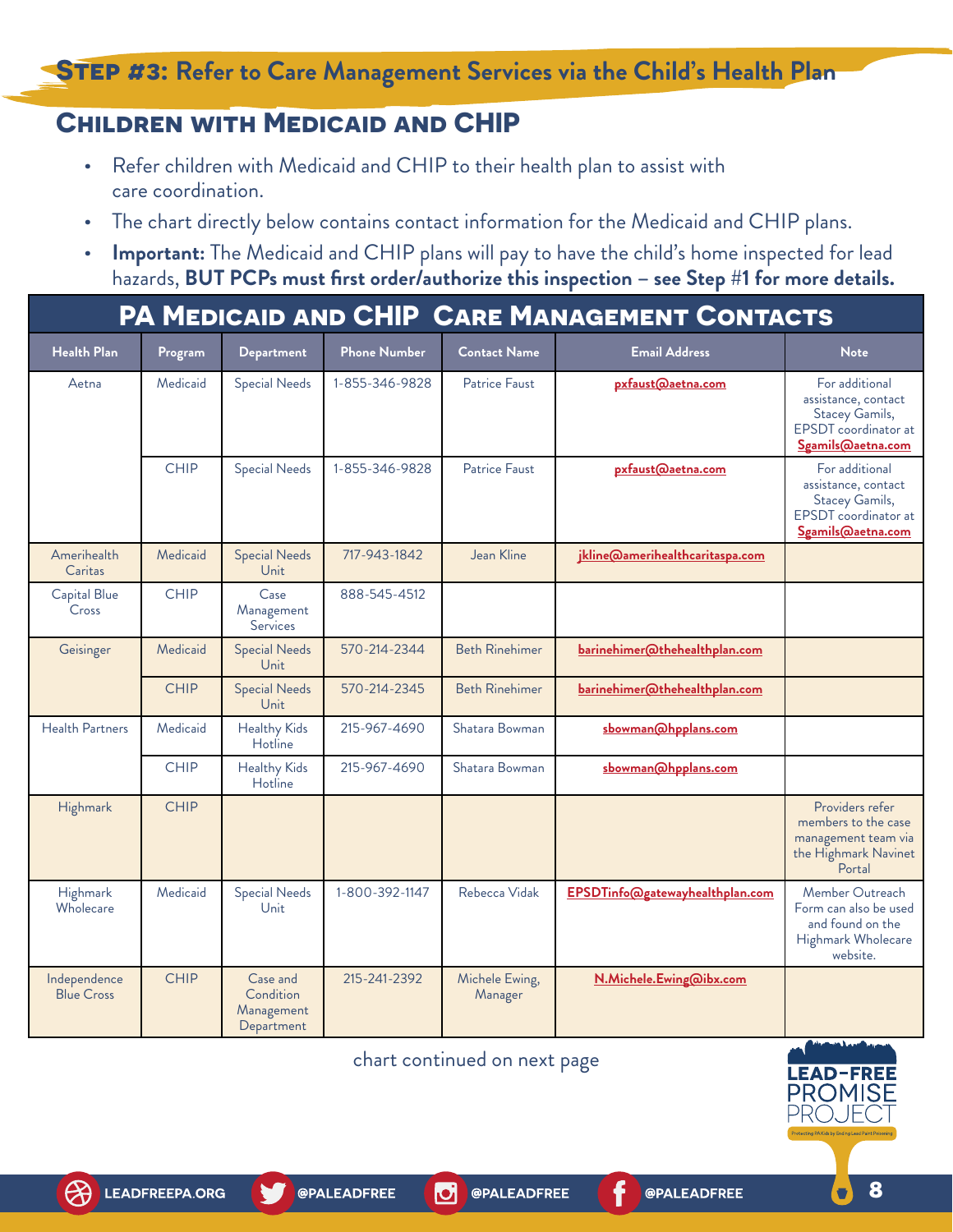| PA MEDICAID AND CHIP CARE MANAGEMENT CONTACTS |             |                                             |                     |                                                                                         |                                                        |                                                                  |  |  |
|-----------------------------------------------|-------------|---------------------------------------------|---------------------|-----------------------------------------------------------------------------------------|--------------------------------------------------------|------------------------------------------------------------------|--|--|
| <b>Health Plan</b>                            | Program     | <b>Department</b>                           | <b>Phone Number</b> | <b>Contact Name</b>                                                                     | <b>Email Address</b>                                   | <b>Note</b>                                                      |  |  |
| Keystone First                                | Medicaid    |                                             | 215-937-8704        | Maura Schaefer                                                                          | mtschaefer@keystonefirst.com                           |                                                                  |  |  |
| UnitedHealthcare                              | Medicaid    | <b>Health Services</b><br>Dept              | $(412)$ 209-0565    | Christi O'Donnell,<br>christi.odonnell@uhc.com<br>michele.mazariegos@uhc.com<br>Manager |                                                        | Please email both<br>Christi O'Donnell and<br>Michele Mazariegos |  |  |
|                                               | <b>CHIP</b> | <b>Health Services</b><br>Dept              | 412-209-0565        | Christi O'Donnell,<br>Manager                                                           | christi.odonnell@uhc.com<br>michele.mazariegos@uhc.com | Please email both<br>Christi O'Donnell and<br>Michele Mazariegos |  |  |
| <b>UPMC</b>                                   | Medicaid    | <b>UPMC</b><br>Pediatric Care<br>Management | 1-866-778-6073      |                                                                                         | pediatriclead@upmc.edu                                 |                                                                  |  |  |
|                                               | <b>CHIP</b> | <b>UPMC</b><br>Pediatric Care<br>Management | 1-866-778-6073      |                                                                                         | pediatriclead@upmc.edu                                 |                                                                  |  |  |

# **All Children**

**•** Most county and municipal health departments also provide care management – primarily to help ensure that children with EBLLs receive follow up blood testing, but they can also refer families to other follow up services. Below is a hyperlinked list of PA county and municipal health departments.

#### **County Health Departments**

[Allegheny County Health Department](https://www.alleghenycounty.us/healthdepartment/index.aspx) [Bucks County Department of Health](https://buckscounty.org/government/healthservices/HealthDepartment) [Chester County Health Department](https://www.chesco.org/224/Health) **[Montgomery County Health Department](https://www.montcopa.org/513/Public-Health)** [Philadelphia Department of Public Health](https://www.phila.gov/departments/department-of-public-health/)

#### **Municipal Health Departments**

[Allentown Bureau of Health](https://www.allentownpa.gov/Health-Bureau) [Bethlehem Health Bureau](https://www.bethlehem-pa.gov/Health-Bureau) [Wilkes-Barre City Health Department](https://www.wilkes-barre.city/health) **[York City Health Bureau](https://www.yorkcity.org/city-services/departments/economic-and-community-development/bureau-of-health/)** 

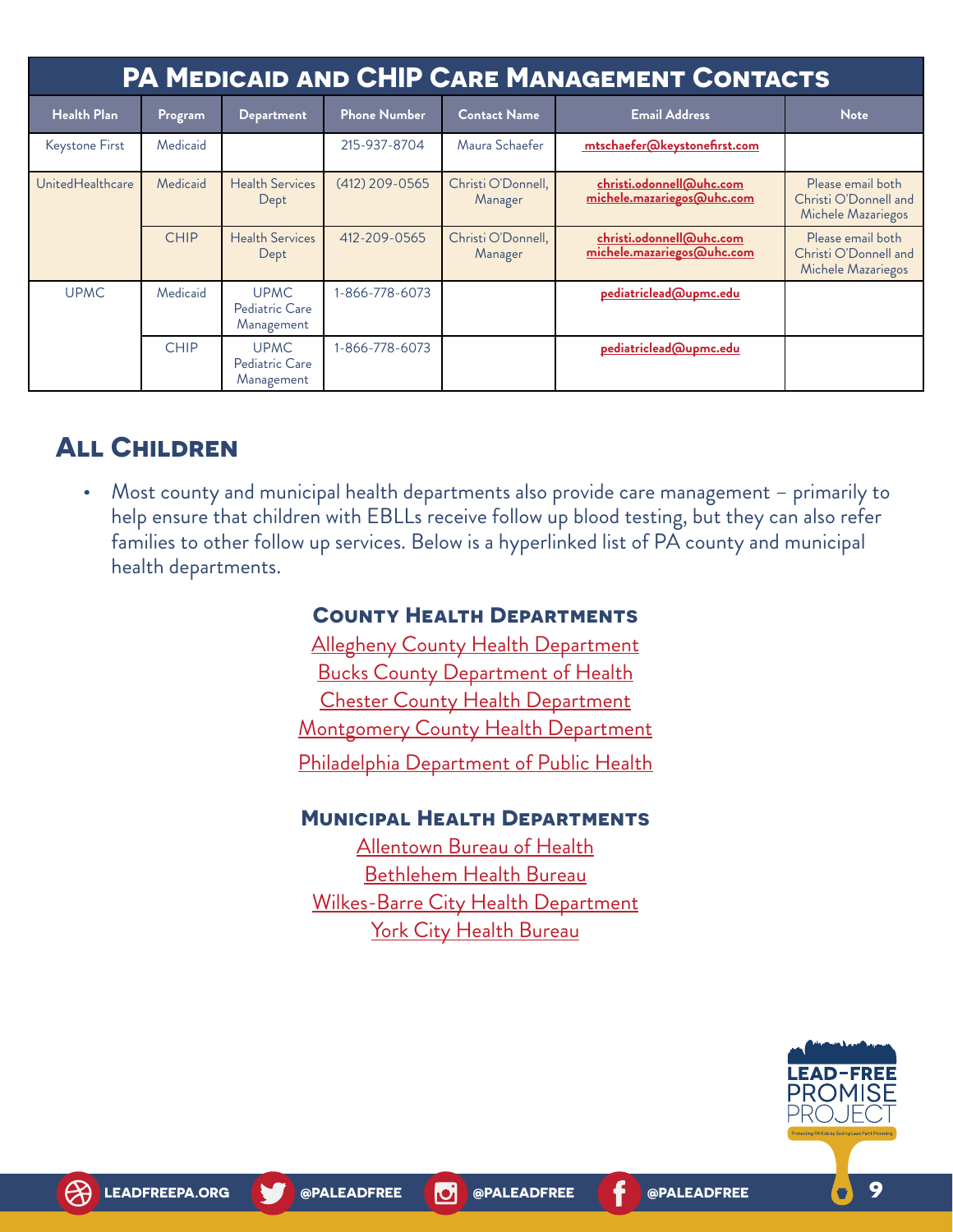**•** For areas of the state **without** a local health department, the PA Department of Health (DOH) provides local services at State Health Centers within six health districts. Community Health Nurses are at each of the Centers, and they monitor EBLLs levels ≥3.5mcg/ dL in children ages 6 and under. The nurses help facilitate follow-up testing between families and their PCPs and provide families education on laboratory results, sources of lead exposure and actions to take to prevent/decrease the risk of exposure. The PA DOH and State Health Center nurses do not perform blood lead testing or conduct home inspections. Find contact information for your area below.

#### **PA Department of Health State Health Centers**



**LEAD-FREE PROMISE** PRO. JF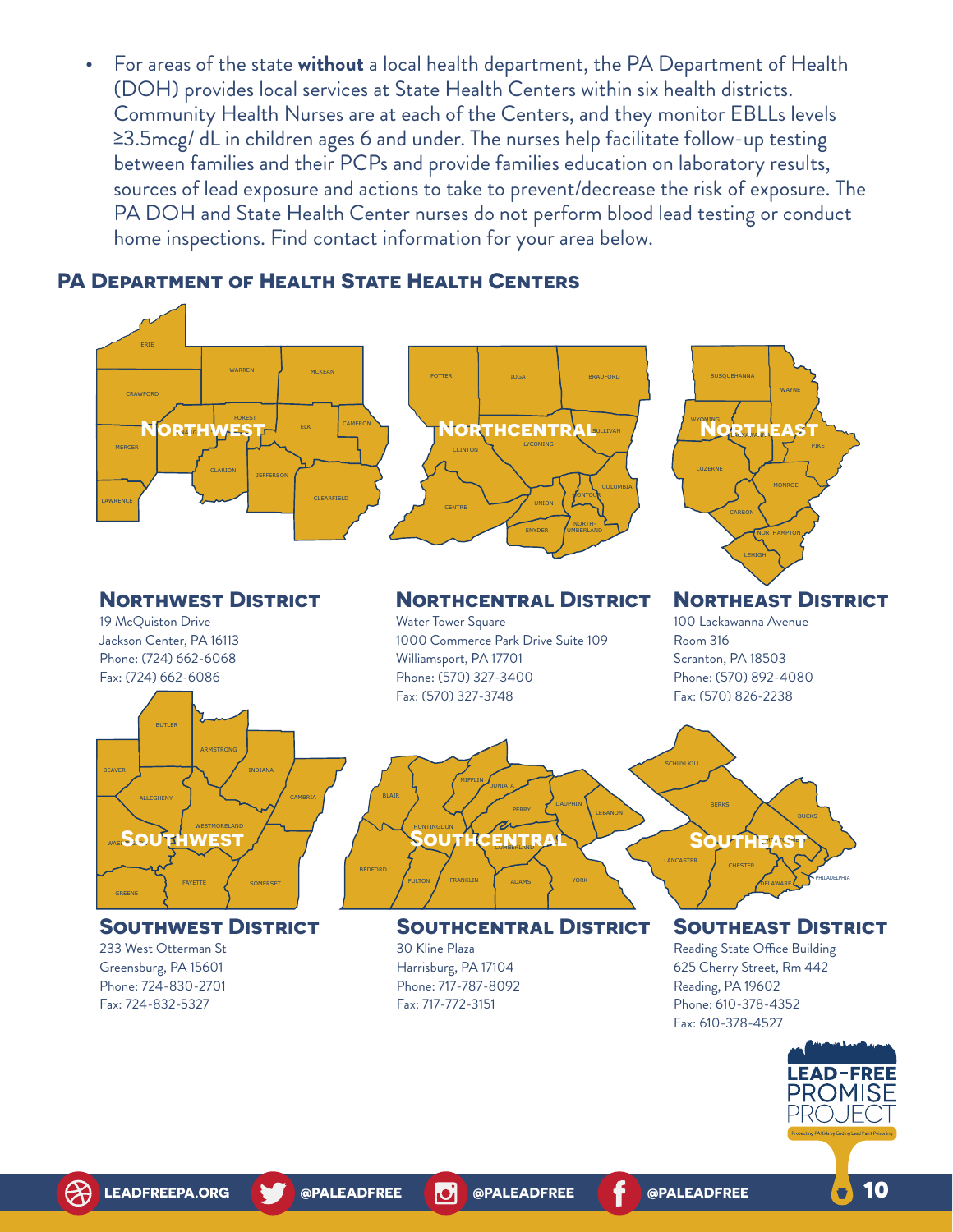**•** Perform a developmental screening evaluation.

#### **Step #5: Refer to Early Intervention (EI) and Possibly Early Head Start**

- **•** The Early Intervention program in Pennsylvania provides individualized services and supports for children with developmental delays and developmental screening and tracking services for children at risk for delays – **and an EBLL is one of six priority health conditions for a referral**. (For more information, see the EI "Help Me Grow" handout in **[English](https://www.pattan.net/assets/PaTTAN/51/51387911-6ec1-4a9f-a270-f5dd7661f58f.pdf)** and **[Spanish](https://www.pattan.net/CMSPages/GetAmazonFile.aspx?path=~%5Cpattan%5Cmedia%5Cmaterials%5Cpublications%5Chelp-me-grow-racklit-sp-12-19wba.pdf&hash=27637ee0c36523271eaa7d308e40c3634fe49e38c420bb1d9bace7bed4148ec7&ext=.pdf)**).
- If a PCP identifies or suspects a developmental delay, refer the child to the **[local EI program](https://www.education.pa.gov/Early%20Learning/Early%20Intervention/Pages/default.aspx)** or call the state referral helpline 800-692-7288.
- **•** In addition to EI, if a child's family income is low, PCPs can also refer a child to a local Head Start program. To see if your area has a Head Start, find your local program by calling 1-866-763-6481 or go to the [national Head Start website](https://eclkc.ohs.acf.hhs.gov/how-apply).

### **Step #6: Refer to WIC**

- **•** Perform a nutritional assessment and assess risk factors for iron deficiency.
- For families with low incomes, refer the family to your [local WIC office](https://www.pawic.com/) or to the state referral line at 1-800-WIC-WINS.

### **Step #7: Schedule Follow Up Blood Lead Monitoring & Additional Clinical Care**

- **•** Schedule the child's follow up blood lead monitoring test and possibly additional blood work – at intervals dependent on the child's EBLL.
- See the **c[linical care management recommendations](https://www.cdc.gov/nceh/lead/advisory/acclpp/actions-blls.htm)** as per the CDC. See **[AAP guidance here](https://www.aap.org/en-us/advocacy-and-policy/aap-health-initiatives/lead-exposure/Pages/Treatment-of-Lead-Poisoning.aspx)**.

#### **Step #8: Test Other Young Children in the Home**

**•** If other children ages 0 to 6 years old or pregnant people live in the home, they should also be tested regardless of the results of any previous tests.

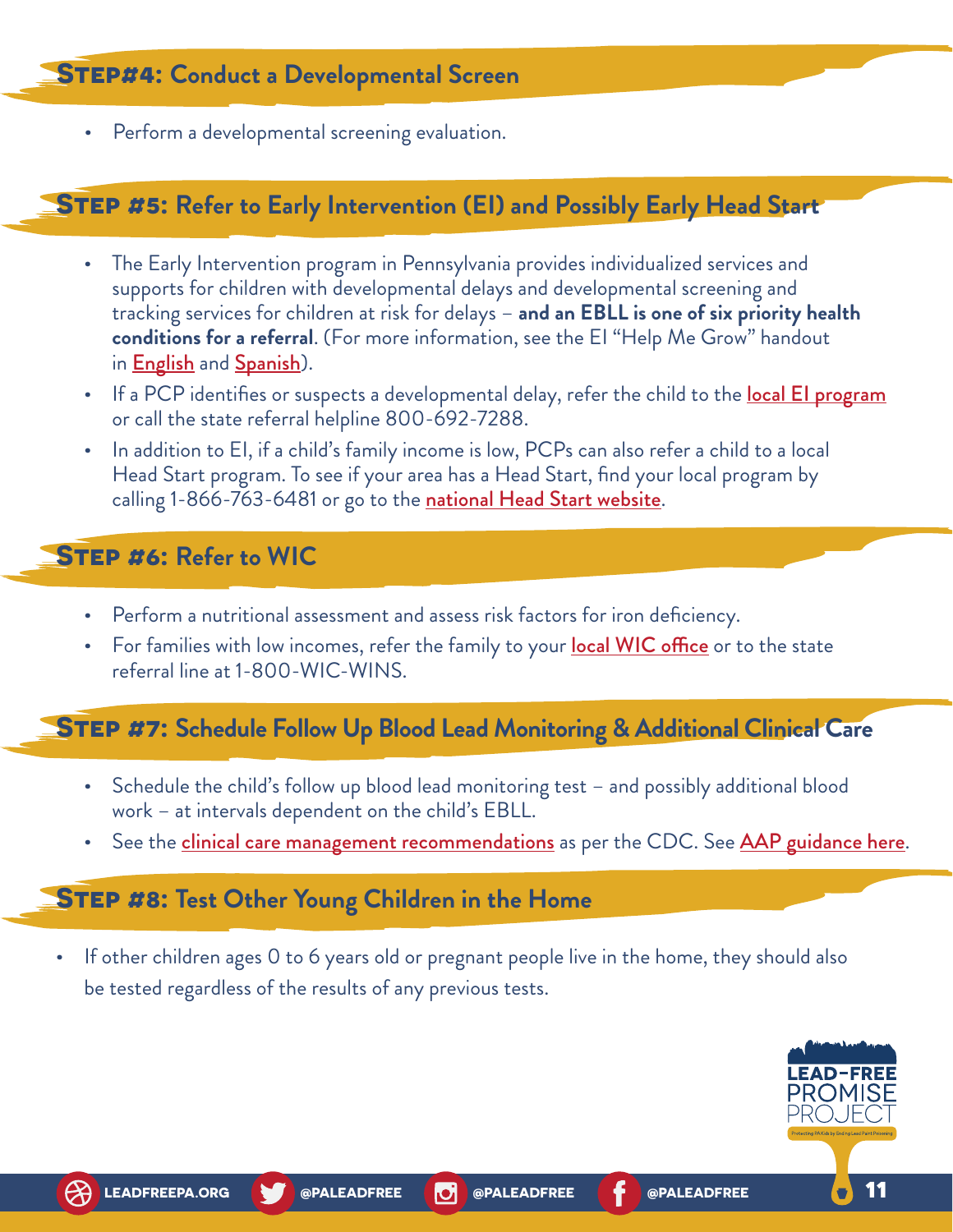# **Step #9: Report EBLL Result**

**• Report to the Pennsylvania Department of Health (DOH) via PA NEDSS:** DOH considers an elevated blood lead level equal to or greater than 3.5 mcg/dL a reportable health condition. PCPs are required to report all venous and capillary lead test results regardless of lead level through PA's National Electronic Disease Surveillance System or PA-NEDSS website.

PA-NEDSS is a web-based application that establishes a near real-time, secure communication link between laboratories, hospitals, individual medical practices and the DOH. PCPs who already submit data on cases of influenza and other reportable diseases likely already have an account. If you do not have an account, visit the **[PA NEDSS website](https://www.nedss.state.pa.us/NEDSS/)** to register for an account. Instructions for reporting are on the website. Contact the PA DOH Help Desk for questions at 717-783-9171.

**Special note:**If your office uses a point of care capillary blood lead testing machine, the DOH requires that you report all BLL resultsthrough PA-NEDSS.

**•** For children with EBLLs > 43 mcg/dL, PCPs can contact the Poison Control Center for assistance with treatment and case management at 1-800-222-1222.

#### **Step #10: Parent Resource Toolkit for Children with EBLLs**

- Encourage parents and caregivers to log on to **[paleadfree.org/prt/](http://paleadfree.org/prt/)** to use our interactive map to find resources in their community for their child, including the resources listed in this guide.
	- Care Management Services
	- Environmental Lead Inspection (ELI) Companies
	- Home Remediation Programs
	- Additional Resources such as Early Intervention, WIC, and Head Start

| THE CHALLENGE OUR COALITION                                                                                               | OUR COALS RESOURCES TOOLKIT NEWS                                                   | JOIN US               |             |             |                                                  |
|---------------------------------------------------------------------------------------------------------------------------|------------------------------------------------------------------------------------|-----------------------|-------------|-------------|--------------------------------------------------|
| <b>PARENT RESOURCE TOOLKIT</b>                                                                                            |                                                                                    |                       |             |             |                                                  |
| DID YOUR CHILD TEST POSITIVE FOR LEAD? TAKE 6 STEPS TO HELP YOUR CHILD GET<br><b>HEALTHIER.</b>                           |                                                                                    |                       |             |             |                                                  |
| There are resources in your county. Follow the steps and click on the interactive map below to find your local resources. |                                                                                    |                       |             |             |                                                  |
| Step #1:                                                                                                                  | Step #2:                                                                           | Step #3:              |             |             |                                                  |
| Get help with your child's care.                                                                                          | Get your home tested.                                                              | Get the lead removed. |             |             |                                                  |
|                                                                                                                           |                                                                                    |                       |             |             |                                                  |
|                                                                                                                           | Click on your county on the map below for specific resources for Steps 1, 2 and 3. |                       |             |             |                                                  |
| <b>SAFER</b><br><b>Simula</b><br>$m_{\rm BH}$<br><b>ALCOHOL</b><br><b>STATE</b><br><b>Non-Marie</b>                       | <b>Winter</b><br>10.143<br><b>STATISTICS</b>                                       |                       |             |             | <b>EAD-F</b><br>Protecting PAKids by Ending Lead |
|                                                                                                                           |                                                                                    |                       |             |             |                                                  |
| <b>LEADFREEPA.ORG</b>                                                                                                     | @PALEADFREE                                                                        | <b>d</b>              | @PALEADFREE | @PALEADFREE |                                                  |

**12**

REI SE